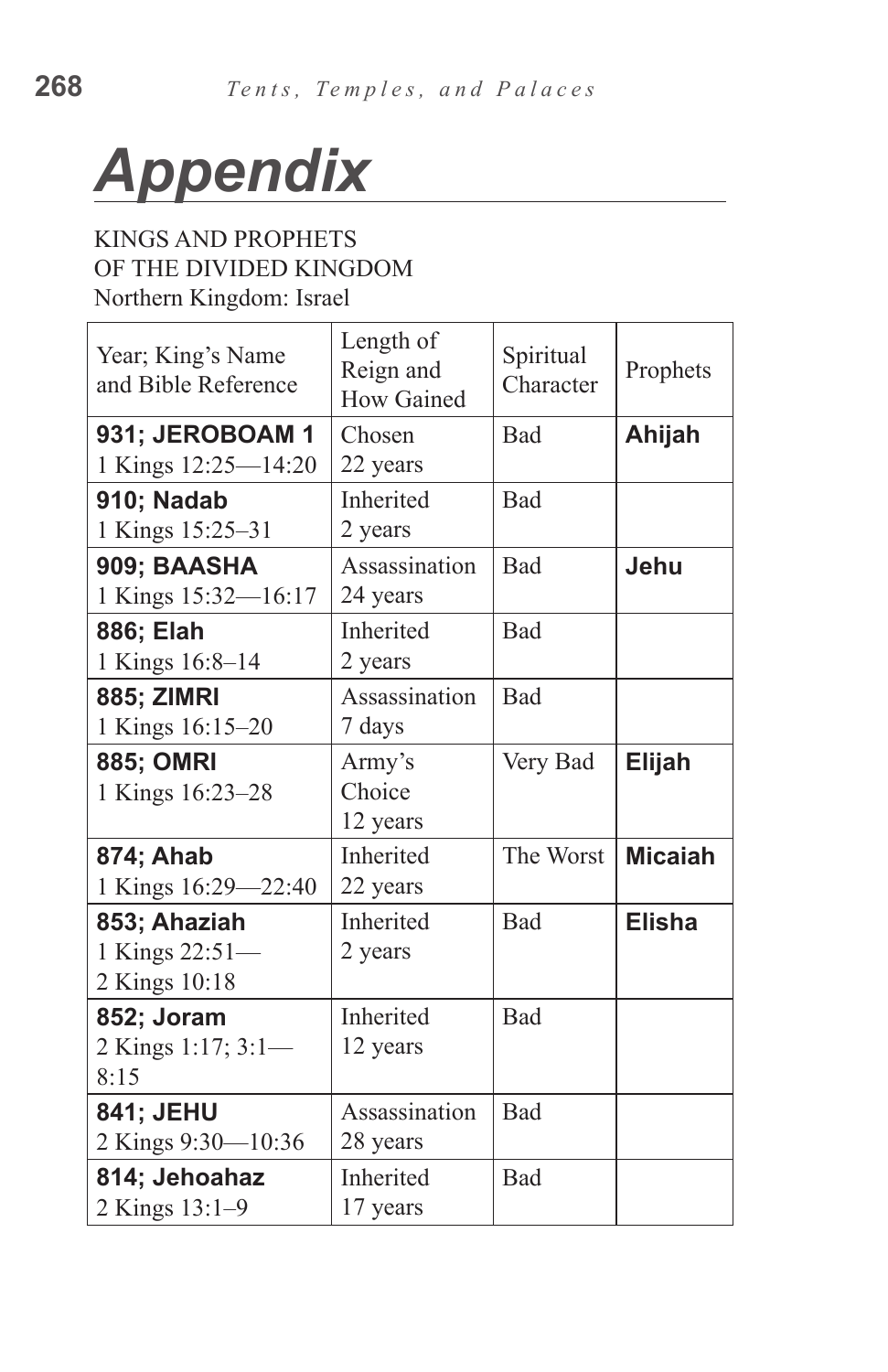| 798; Jehoash                            | Inherited     | <b>Bad</b> | <b>HANOL</b> |
|-----------------------------------------|---------------|------------|--------------|
| 2 Kings 13:10–25                        | 16 years      |            |              |
| 793; Jeroboam 2                         | Inherited     | <b>Bad</b> | <b>HOSEA</b> |
| 2 Kings 14:23-29                        | 41 years      |            | <b>AMOS</b>  |
| 753; Zechariah                          | Inherited     | Bad        |              |
| 2 Kings 15:8–12                         | 6 months      |            |              |
| 752; SHALLUM                            | Assassination | Bad        |              |
| 2 Kings 15:13-15                        | 1 month       |            |              |
| 752; MENAHEM                            | Assassination | Bad        |              |
| 2 Kings 15:16-22                        | 10 years      |            |              |
| 742; Pekahiah                           | Inherited     | Bad        | <b>Oded</b>  |
| 2 Kings 15:23-26                        | 2 years       |            |              |
| 740; Pekah                              | Overthrow     | Bad        |              |
| 2 Kings 15:27–31                        | 20 years      |            |              |
| 732; HOSHEA                             | Assassination | Bad        |              |
| 2 Kings 15:30;                          | 9 years       |            |              |
| $17:1 - 41$                             |               |            |              |
| <b>722; FALL OF SA-</b><br><b>MARIA</b> |               |            | <b>MICAH</b> |

Southern Kingdom: Judah

| Year; King's Name and<br><b>Bible Reference</b>                                       | Length of<br>Reign | Spiritual<br>Character | Prophets      |
|---------------------------------------------------------------------------------------|--------------------|------------------------|---------------|
| Year?; Rehoboam<br>1 Kings $12:1-24$ ;<br>$14:21 - 31$<br>2 Chronicles 11:1-<br>12:16 | 17 years           | <b>Bad</b>             |               |
| 913; Abijah: 1 Kings<br>$15:1 - 8$<br>2 Chronicles $13:1-22$                          | 8 years            | Bad                    | Shem-<br>aiah |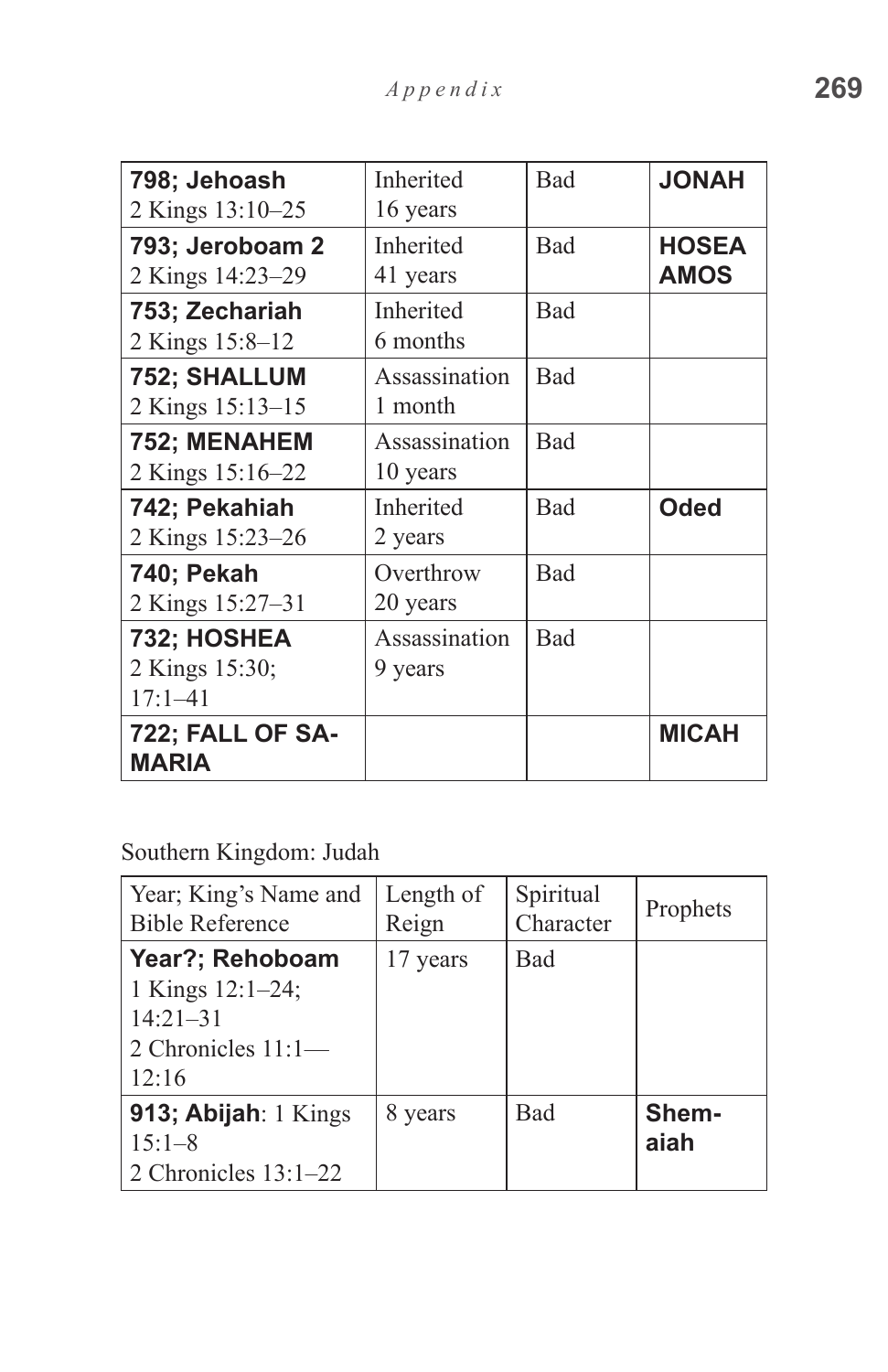| 910; Asa; 1 Kings<br>$15:9 - 24$ ;<br>2 Chronicles 14:1-<br>16:14   | 41 years | Good           | <b>Iddo</b><br><b>Azariah</b> |
|---------------------------------------------------------------------|----------|----------------|-------------------------------|
| 870; Jehoshaphat; 1<br>Kings 22:41-50; 2 Chr.<br>$17:1 - 21:1$      | 25 years | Good           | <b>Hanani</b>                 |
| 848; Jehoram: 2<br>Kings 8:16-24; 2<br>Chronicles 21:2-20           | 8 years  | Bad            | <b>Eliezer</b>                |
| 841; Ahaziah; 2<br>Kings 8:25-29; 9:27-<br>29; 2 Chr. 22:1-9        | 1 year   | Bad            | Jehoiada                      |
| 841; Athaliah; 2<br>Kings 11:1-21; 2 Chr.<br>$22:10 - 23:21$        | 6 years  | Very Bad       |                               |
| <b>835; Joash</b> ; 2 Kings<br>$12:1 - 21;$<br>2 Chronicles 24:1-27 | 40 years | Fairly<br>Good | <b>ZECHA-</b><br><b>RIAH</b>  |
| 796; Amaziah: 2<br>Kings 14:1-22; 2<br>Chronicles 25:1-28           | 29 years | Fairly<br>Good | <b>JOEL</b>                   |
| 790; Uzziah; 2 Kings<br>$15:1 - 7;$<br>2 Chronicles 26:1-3          | 52 years | Fairly<br>Good | <b>AMOS</b>                   |
| 750; Jotham; 2 Kings<br>15:30, 32-38; 2 Chron-<br>icles 27:1-9      | 16 years | Fairly<br>Good | <b>ISAIAH</b>                 |
| <b>735; Ahaz</b> ; 2 Kings<br>$16:1 - 20$ ;<br>2 Chronicles 28:1-27 | 16 years | Bad            |                               |
| 715; Hezekiah; $2$<br>Kings 18:1-20:21; 2<br>Chr. 29:1-32:33        | 29 years | Very Good      | <b>MICAH</b>                  |